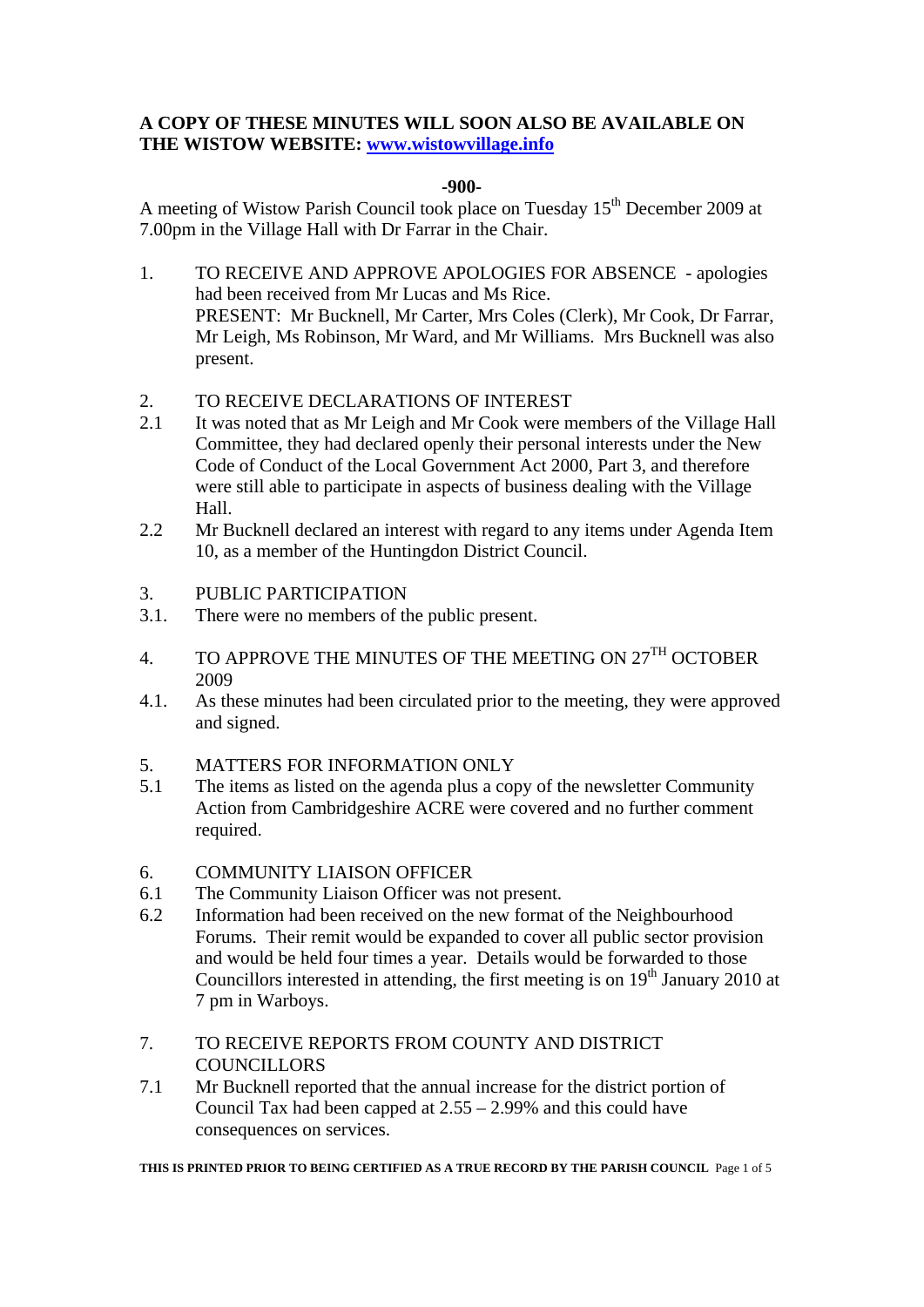-901-

- 7.2 Mr Ward reported that a final decision on the A14 proposals was expected next week.
- 8. FINANCE
	- a) to approve the financial statement
- 8.1. As this had been circulated to Councillors present prior to the meeting, and there had been no further comments, it was unanimously confirmed as being a true record.

| b) to approve payments of outstanding amounts   |         |
|-------------------------------------------------|---------|
| Lee Gray, grass cutting                         | £122.22 |
| Mrs P Coles October salary (rates as per minute |         |
| 8e of the meeting dated $15th$ December 2009)   | £277.60 |
| Ray Burton Services – Replace see saw seats     | £ 25.00 |
| Moore Stephens, auditors                        | £166.75 |
| Stationery $-$ ink cartridges                   | £ 39.98 |
|                                                 |         |

- 8.2 The payments listed were formally approved at this meeting and the cheques duly signed.
	- c) to review cash flow and resolve anticipated issues
- 8.3. No issues anticipated.
	- d) Update on change of Bank Account
- 8.4 The Clerk reported that the new Barclays account was up and running and she had prepared a letter to request that a savings account be opened. d) New pay scale for Parish Clerks – increase from £8.26 per hour to £8.344 with effect from  $1<sup>st</sup>$  April 09 and resultant back pay of £17.68
- 8.5 As the pay scale is agreed by NALC it was adopted by the Parish Council and the back pay approved.

## 9. CORRESPONDENCE

- 9.1 The list of correspondence circulated with the agenda was discussed with the following comments:
- 9.2 Countywide Advisory Map weight restrictions had not been marked but as it does not affect the village no further actions was considered necessary.
- 9.3 Cambs ACRE Parish Plan Advisor as the Parish Plan is valid for 5 years it would be appropriate to consider a review. *The Clerk would contact Cambs ACRE to take advice and arrange a meeting if appropriate*
- 9.4 The Flood Forum would be held every 2 years and minutes of the last Forum would be circulated. Mr Bucknell had attended and explained the Environment Agency on-line service to check for flood warnings and how to register on line for a telephone warning service or call 0845 9881188. He said that Bury Brook was a low priority for dredging but gave the Clerk a contact at the Environment Agency for her to call.
- 9.5 Citizens Advice Bureau request for donation. As evidence had been supplied of increased local use, it was agreed to donate £35 to CAB.
- 9.6 Cambs County Council Salt Bin Offer, 7 bins are located in the village and the *Clerk would respond and request that they are refilled.*

**THIS IS PRINTED PRIOR TO BEING CERTIFIED AS A TRUE RECORD BY THE PARISH COUNCIL** Page 2 of 5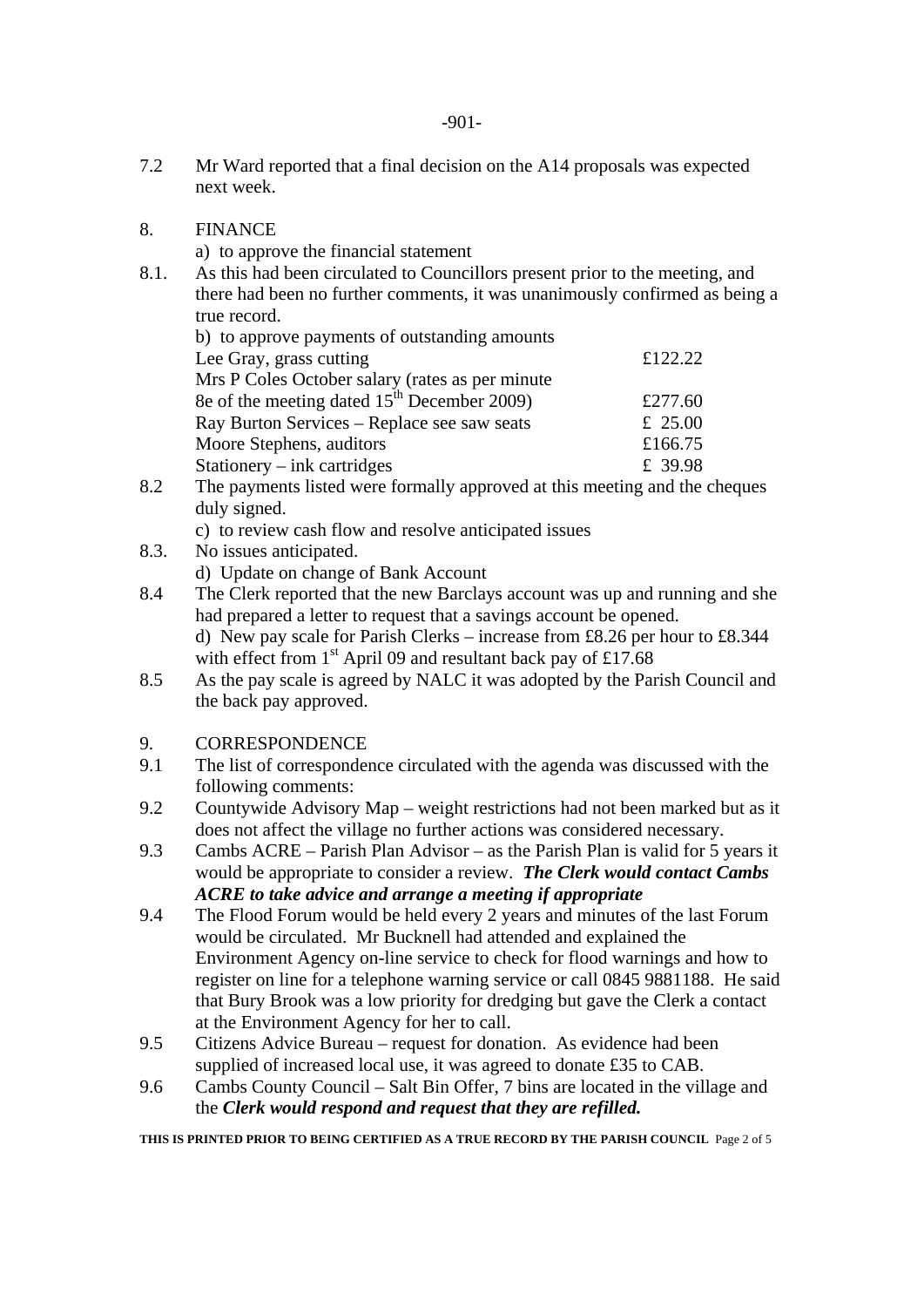- 10. TO CONSIDER ANY PLANNING APPLICATIONS RECEIVED
- 10.1. 0901439FUL/0901440LBC Extension to side and rear, Village Hall, Manor Street, Wistow. This was approved.
- 10.2 0900342OUT RAF Upwood, Ramsey Road, Bury Appeal Dr Farrar had been invited to the appeal meeting. The main reasons for approving the outline planning application were employment and affordable housing for the area.
- 10.3 090661FUL Land at Valiant Square, Upwood Appeal no comment had been made on the application and no further comment would be made.
- 11. ANNUAL RETURN FOR THE YEAR ENDED 31<sup>ST</sup> MARCH 2009
- 11.1 The Auditors had completed the Annual Return and it would be posted on the Notice Board for 2 weeks with a note to say that the annual audit is now closed.
- 12. PARISH PLAN ACTION PLAN working parties feedback and updates: a) Traffic and road issues – Mr Leigh and the Clerk reported a bus travelling at an inappropriate speed at 10.50 that day. *The Clerk was actioned to write to the bus company, Stagecoach, to report the incident.*

 b) Litter – Ms Robinson – *There had been fly tipping on the Raveley Road, Ms Robinson would report to HDC.* 

c) Countryside – Mr Cook *– Mr Cook was intending to set the way markers after Christmas. He and Mr Carter had still to arrange the meeting on Ancient footpaths.* The Clerk had received the forms to apply for the Parish Paths Partnership for the following year which she passed to Mr Cook. d) Leisure facilities – The Playfunding of £30,000 had now been secured but a further £5000 would be needed to upgrade the entrance, improve disabled access and provide willows for a den. This spending was approved by the meeting. Funding is available and *a meeting would be arranged for those involved to progress an application with the Wind Farm Grant.* A letter from the Parish Council would be sent to agree to the time scales set down, to advise Leisure Logs information and explain how the consultation process used the dots on the plan. *Dr Farrar, Mr Leigh and the Clerk would send the letter. A schedule of work would be made.* 

The Clerk reported that the approximate cost of insuring the telephone box would be £25 pa.

e) Village Hall – Mr Cook and Mr Leigh – Mr Cook reported that an art class would be starting in the Village Hall on a Thursday night in the new year.

13. a) Grants – Mr Bucknell. Nothing further to report.

b) Wistow Bridge – Mr Leigh and Clerk. The Clerk had received a call about the state of the Green, it was agreed that the kerb at the point of giving way was difficult to see, and the signage was not finished. Generally feedback had been good and the Mill Road entrance to the village had been a success. *The Clerk would email Cambs County Council regarding outstanding issues.*  c) Allotments – Six quarter acre plots are available. *The Clerk would obtain a* 

*quote for both trimming and removing the hedge***.** THIS IS PRINTED PRIOR TO BEING CERTIFIED AS A TRUE RECORD BY THE PARISH COUNCIL Page 3 of 5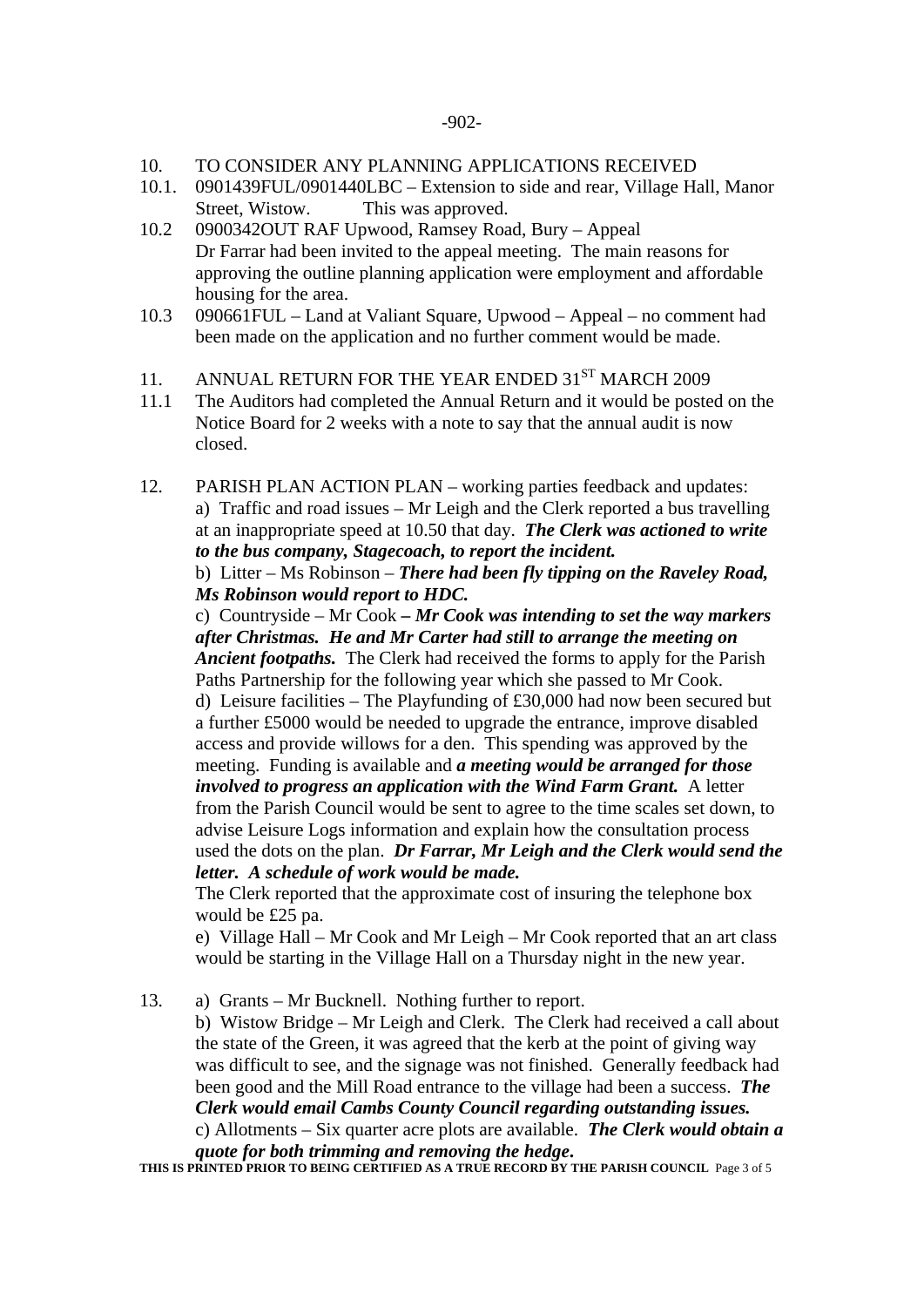The slate on the Village sign has been laid flat rather than at an angle to direct water away from the post. The post is turning black and Mr Cook was asked to reset the slates, which he declined to do without a new order. He has 9 slates left from the job and the *Clerk was asked to obtain a quote for the remedial work.* 

 The condition of the notice board at the bus stop was discussed but any action was postponed until the outcome of the adoption of the telephone box was known as it could be a replacement notice board.

- 14. ITEMS FOR WISTOW WARBLER AND WEBSITE,
- 14.1. There was nothing further to advise.
- 15. MONTHLY AUDIT NOMINEE FOR NEXT MEETING
- 15.1. Mr Carter agreed to carry out the monthly audit in January.
- 16. MATTERS FOR FUTURE CONSIDERATION
- 16.1 Standing Orders in January
- 18. DATE OF NEXT MEETING Tuesday  $26<sup>th</sup>$  January 2010 at 7.30 pm in the Village Hall.

There being no further business the meeting closed at 8.30 pm.

## **PLANNING APPLICATIONS RECEIVED FROM JANUARY 2009**

Wistow Parish Council – WPC Huntingdonshire District Council – HDC Not Yet known – NYK

|                      |                                             | <b>Approved/Date</b>                                                                                                                     |
|----------------------|---------------------------------------------|------------------------------------------------------------------------------------------------------------------------------------------|
| <b>App.Number</b>    | <b>Property Address</b>                     | <b>WPC</b><br><b>Purpose</b>                                                                                                             |
| <b>HDC</b>           |                                             |                                                                                                                                          |
| yes                  | 008/03478/FUL Threeways, Church Street      | Yes<br>Add pitched roof to flat<br>extension at rear<br>07/01/09                                                                         |
| 0900055FUL<br>yes    | Rectory Farm, Wistow Rd<br><b>Broughton</b> | Erection of agricultural No comment<br>building to house free<br>24/02/09<br>range hens                                                  |
| 0900342OUT<br>appeal | RAF Upwood, Ramsey Rd<br>Bury, PE26 2XN     | Demolition and clearance of<br><b>Yes</b><br>29/5/09<br>redundant buildings,<br>reclamation and remediation<br>of land and redevelopment |

**THIS IS PRINTED PRIOR TO BEING CERTIFIED AS A TRUE RECORD BY THE PARISH COUNCIL** Page 4 of 5